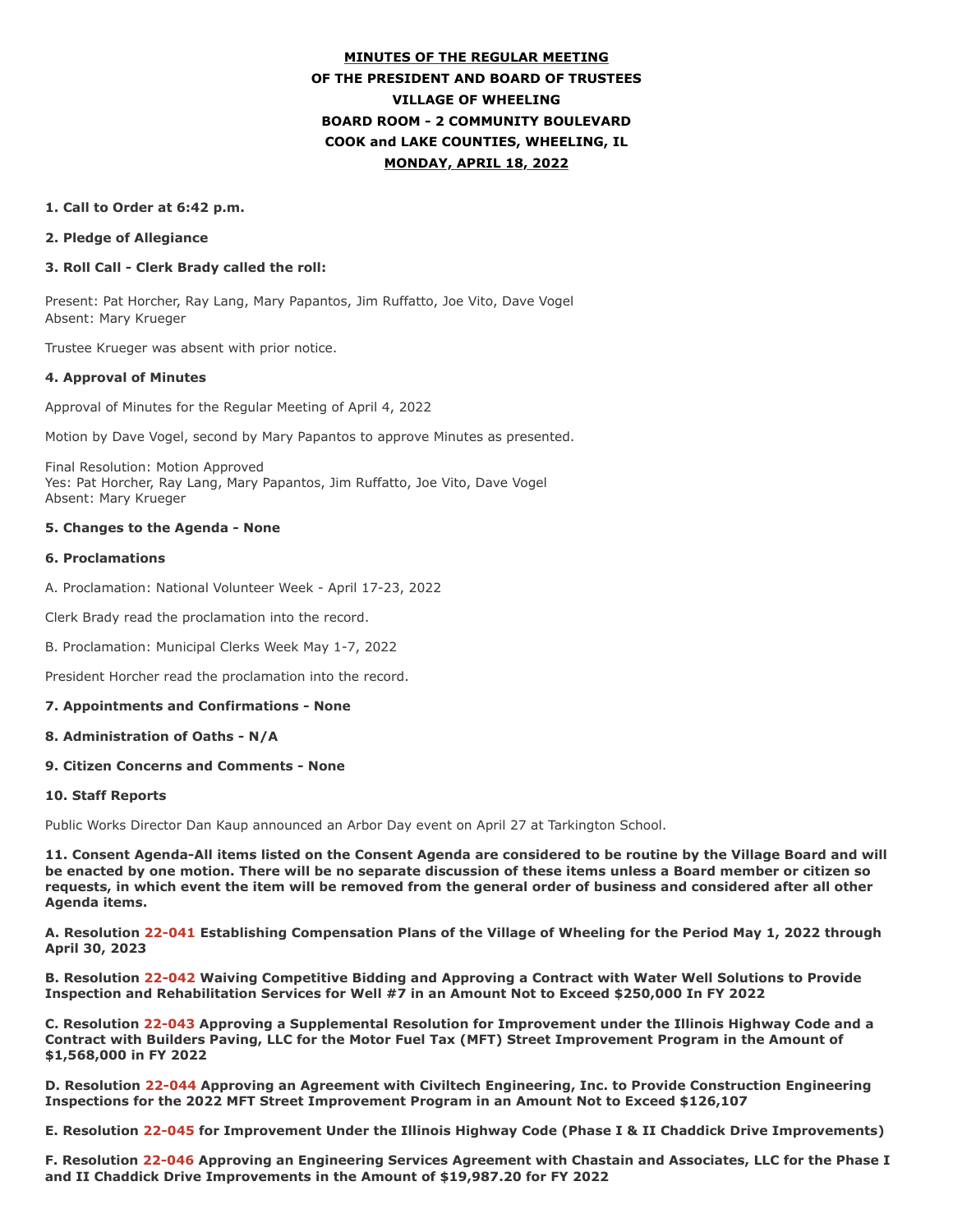**G. Resolution 22-047 Approving Change Order No. 1 and Final in the Amount of \$13,020 and an Increase to the Final Contract Amount with Langos Corp. from \$119,500 to \$132,520 for the Collins Building Demolition Project**

**H. Resolution 22-048 Accepting a Bid and Approving a Not-To-Exceed Contract in the Amount of \$114,900.00 with Cahill Heating & Air Conditioning Services, Inc. for the 2022 HVAC Unit Replacement Program**

**I. Resolution 22-049 Accepting and Approving a Contract with DCG Roofing Solutions, Inc. for the 2022 Roof Replacement Program in an Amount Not to Exceed \$450,987.39 in FY 2022**

**J. Resolution 22-050 Authorizing the Village Manager to Waive a Portion of the 2022–2023 Video Gaming Terminal Fees for Phillip Carpenter Post 66 AMVET Building Corporation, a Not-for-Profit Entity**

#### **K. Resolution 22-051 Waiving the Fidelity and Surety Bond Requirements for Wings of an Angel to Conduct a Raffle Event for One Year from April 19, 2022 through April 18, 2023**

President Horcher asked for a motion to approve Consent Agenda as presented.

Motion by Jim Ruffatto, second by Dave Vogel.

Final Resolution: Motion Approved Yes: Pat Horcher, Ray Lang, Mary Papantos, Jim Ruffatto, Joe Vito, Dave Vogel Absent: Mary Krueger

#### **12. Old Business - None**

### **13. New Business - All Listed Items for Discussion and Possible Action**

### **A. Public Hearing Re: Request for Cook County Class 6b Property Tax Abatement for the Property at 742 Glenn Avenue (Applicant is Aargus Plastics, Inc.)**

Clerk Brady read the Public Hearing title into the record.

President Horcher read the Public Hearing Rules. The Public Hearing opened at 6:52 p.m.

President Horcher asked if any member of the public wished to be recognized. Seeing that no member of the public wished to be recognized, President Horcher asked for a Motion to close the Public Hearing.

Motion by Dave Vogel, second by Jim Ruffatto to Close the Public Hearing

Final Resolution: Motion Approved, the Public Hearing closed at 6:54 p.m.

Yes: Pat Horcher, Ray Lang, Mary Papantos, Jim Ruffatto, Joe Vito, Dave Vogel Absent: Mary Krueger

#### **B. Resolution 22-052 Authorizing and Consenting to a Cook County Class 6b Real Estate Tax Assessment Classification for the Real Property Located at 742 Glenn Avenue in the Village of Wheeling, Illinois**

Clerk Brady read Items 13.B & 13.C into the record. Economic Development Director Patrick Ainsworth review the request. Petitioner Jerry Starr was present and answered a question from the Board. President Horcher read Section 3 of the resolution "Failure to Abide with Section 2 Conditions" and asked the petitioner to confirm his understanding of that section, Mr. Starr confirmed that he understood.

Motion by Ray Lang, second by Dave Vogel.

Final Resolution: Motion Approved Yes: Pat Horcher, Ray Lang, Mary Papantos, Jim Ruffatto, Joe Vito, Dave Vogel Absent: Mary Krueger

#### **C. Resolution 22-053 Approving a Class 6b Real Estate Tax Assessment Classification Incentive Agreement with Aargus Plastics, Inc. for the Real Property Located at 742 Glenn Avenue, Wheeling, Illinois**

President Horcher asked for a motion to approve. Trustee Papantos asked Mr. Starr if he is in agreement with the Incentive Agreement. Mr. Starr confirmed that he is.

Motion by Ray Lang, second by Mary Papantos. Final Resolution: Motion Approved Yes: Pat Horcher, Ray Lang, Mary Papantos, Jim Ruffatto, Joe Vito, Dave Vogel Absent: Mary Krueger

#### **D. Resolution 22-054 Approving the Fiscal Year 2023 Budget for Chicago Executive Airport**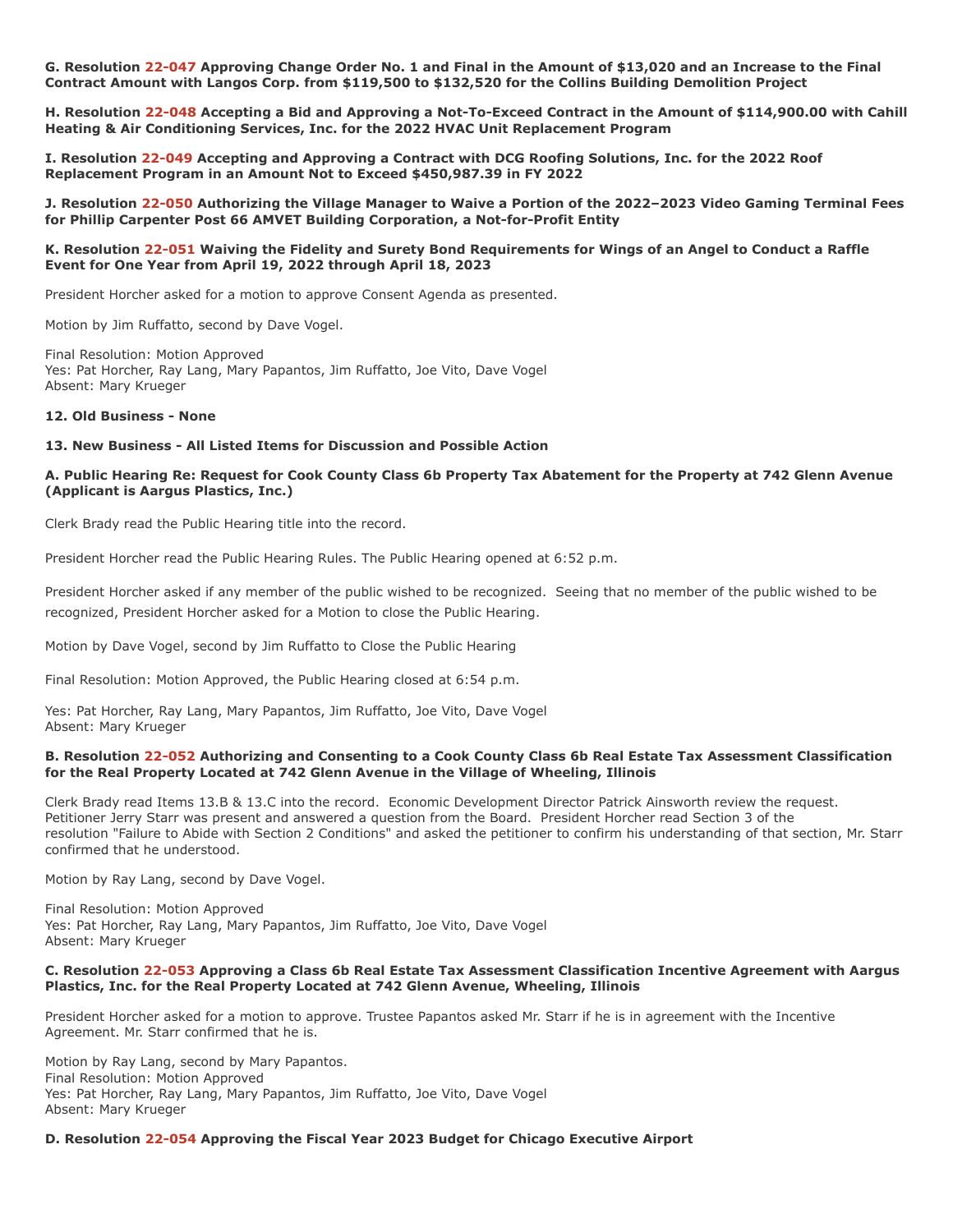Clerk Brady read the legislation title into the record. CEA Director D. Court Harris invited the Board to the dedication of their conference room in honor of late Prospect Heights Mayor Nicholas Helmer. CEA Finance Director Jason Griffith delivered the budget presentation and answered questions from the Board regarding the current IGA, use of surplus funds, time frame related to amending the budget if necessary, and customs.

Motion by Jim Ruffatto, second by Dave Vogel.

Yes: Pat Horcher, Ray Lang, Jim Ruffatto, Joe Vito, Dave Vogel No: Mary Papantos Absent: Mary Krueger

### **E. Ordinance 5497 Granting Major Building Appearance Approval to 1111 W. Dundee Road (YellowBlu Med Spa) [Docket No. 2022-14]**

Clerk Brady read the legislation title into the record. Community Development Director Ross Klicker reviewed the request and answered a question from the Board. Petitioner's contractor was present and answered a question from the Board.

Motion by Mary Papantos, second by Ray Lang.

Final Resolution: Motion Approved Yes: Pat Horcher, Ray Lang, Mary Papantos, Jim Ruffatto, Joe Vito, Dave Vogel Absent: Mary Krueger

### **F. Ordinance 5498 Amending Title 5, Health and Sanitation, of the Wheeling Municipal Code**

Clerk Brady read the legislation title into the record. Village Attorney James Ferolo reviewed the changes and answered questions from the Board. Discussion followed regarding burning scenarios. Attorney Ferolo clarified what is currently allowable. Public Works Director Dan Kaup answered a question regarding waste collection for vacant buildings.

Motion by Mary Papantos, second by Jim Ruffatto.

Final Resolution: Motion Approved Yes: Pat Horcher, Ray Lang, Mary Papantos, Jim Ruffatto, Joe Vito, Dave Vogel Absent: Mary Krueger

### **G. DISCUSSION RE: Major Site Plan & Appearance Concept Review, 775 W. Dundee Road Redevelopment**

Clerk Brady read the Discussion title into the record. Village Manager Jon Sfondilis outlined the concept review process. Director Klicker provided details of the proposed project. Petitioners representative Wendy Morgan addressed the Board. Petitioners Kamran Moten, Ifram Moten, and Hemal Purohit were present and answered questions related to lot size for parking, concerns with the request for liquor and video gaming, and the possible tenant (Rosati's Pizza) related to parking and foot traffic.

President Horcher asked if the Board is in favor of the concept as presented.

Final Resolution: Consensus FAILED Yes: Joe Vito No: Pat Horcher, Ray Lang, Mary Papantos, Jim Ruffatto, Dave Vogel Absent: Mary Krueger

President Horcher asked for Board Consensus on approving the concept without video gaming.

Final Resolution: Consensus FAILED Yes: Ray Lang, Joe Vito No: Pat Horcher, Mary Papantos, Jim Ruffatto, Dave Vogel Absent: Mary Krueger

#### **14. Official Communications**

President Horcher expressed condolences on the passing of Bob Chinn.

Trustee Ruffatto commented on an article in the IML newsletter regarding lead line replacement and congratulated staff on being far ahead of schedule on this project. President Horcher echoed this statement and complimented staff on seeing through the day-today things that lead to projects and growth in town.

Trustee Papantos congratulated Deputy Clerk Karen Henneberry who was awarded a scholarship from the International Institute of Municipal Clerks Foundation which will be used to attend Municipal Clerks of Illinois Institute in October.

President Horcher congratulated Scott Laverd on his retirement. Police Chief James Dunne stated that Officer Phil Kim will be the new Crime Prevention Officer.

### **15. Approval of Bills**

Approval of Bills for March 31 - April 13, 2022 in the amount of \$2,183,139.29¢